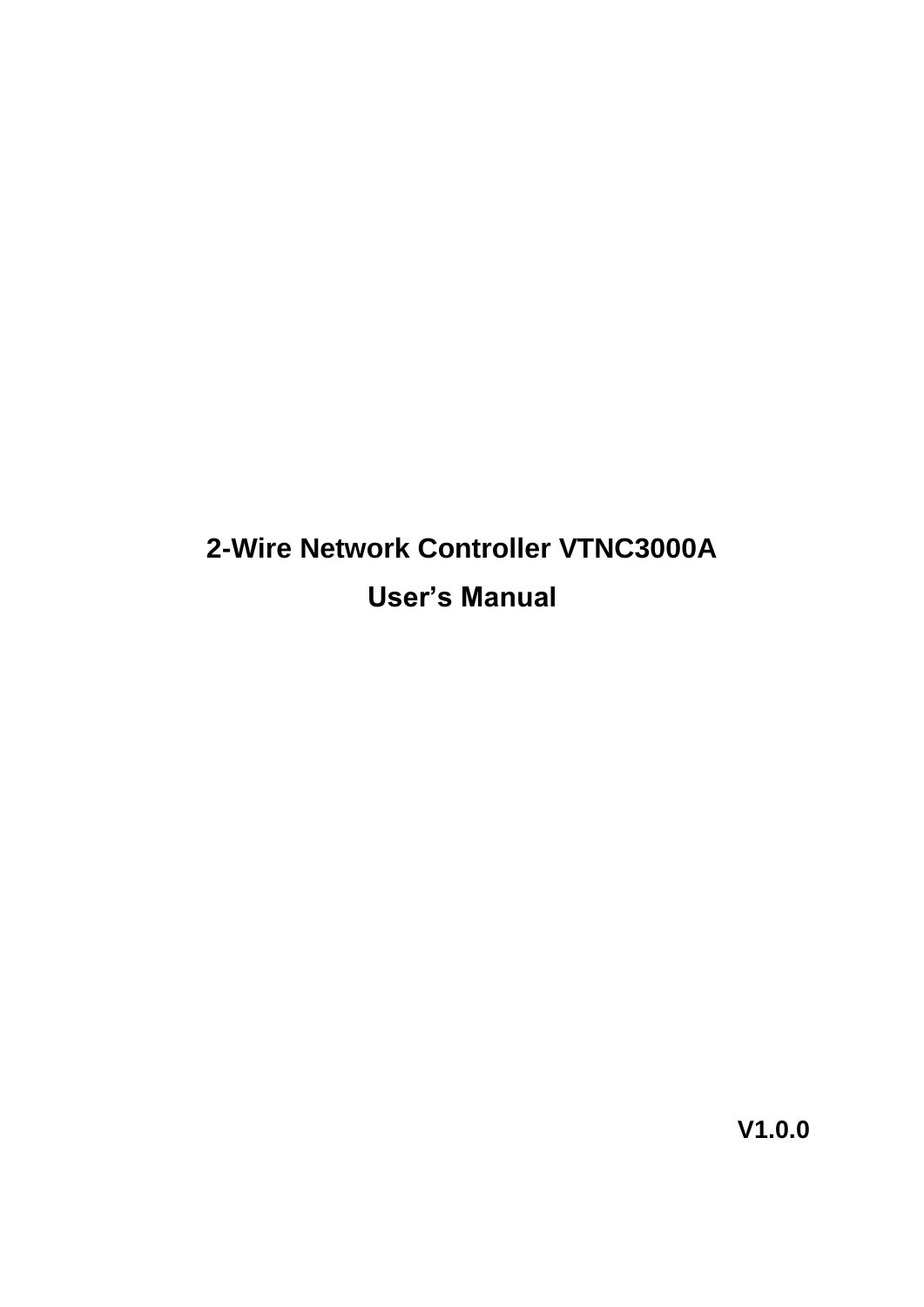### **Table of Contents**

 $\mathbf{I}$  .

| $\mathcal{P}$ |  |  |  |  |  |
|---------------|--|--|--|--|--|
|               |  |  |  |  |  |
|               |  |  |  |  |  |
|               |  |  |  |  |  |
|               |  |  |  |  |  |
|               |  |  |  |  |  |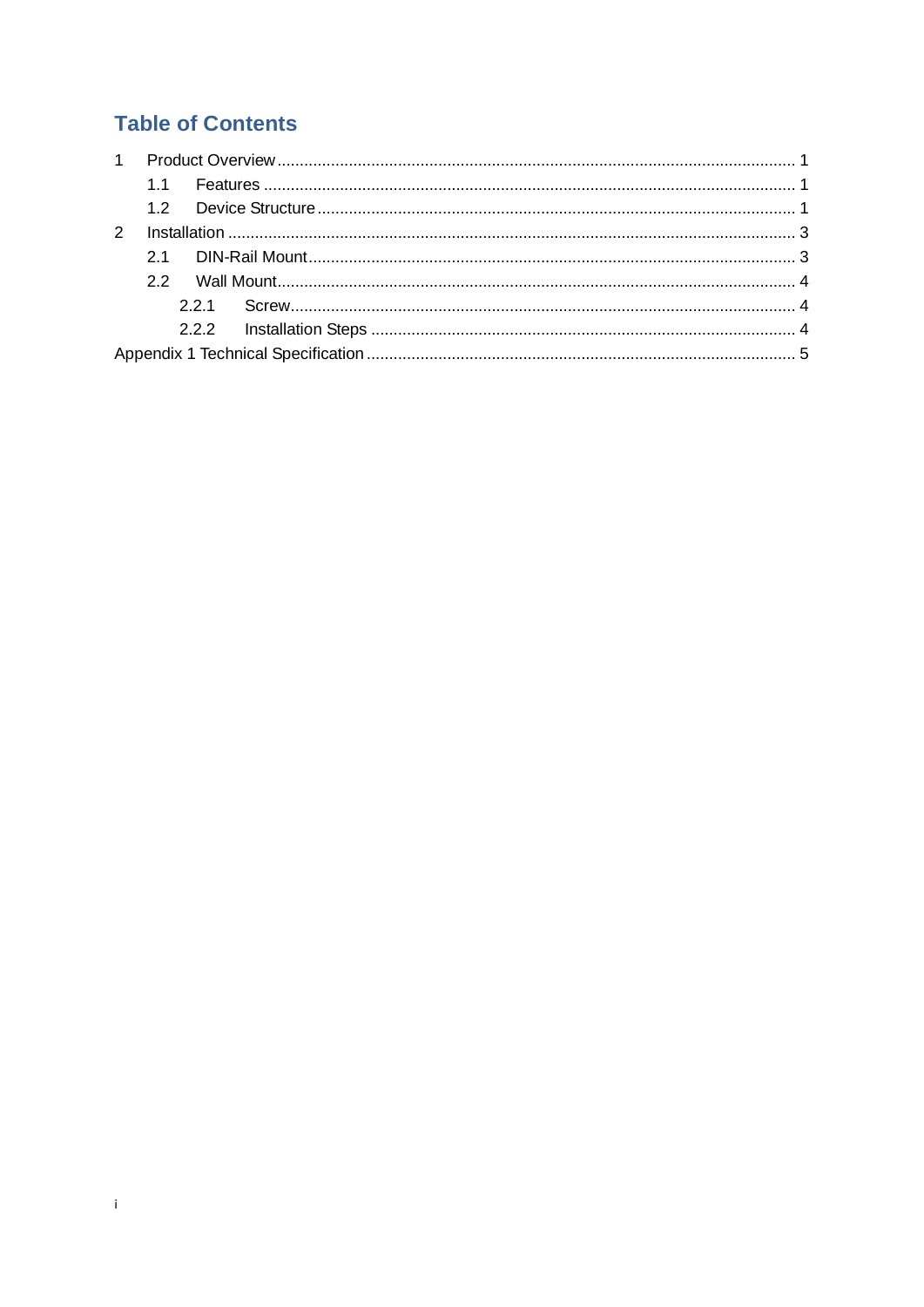### **Important Safeguards and Warnings**

Please read the following safeguards and warnings carefully before using the product in order to avoid damages and losses.

Note:

- Do not expose the device to lampblack, steam or dust. Otherwise it may cause fire or electric shock.
- Do not install the device at position exposed to sunlight or in high temperature. Temperature rise in device may cause fire.
- Do not expose the device to humid environment. Otherwise it may cause fire.
- The device must be installed on solid and flat surface in order to guarantee safety under load and earthquake. Otherwise, it may cause device to fall off or turnover.
- Do not place the device on carpet or quilt.
- Do not block air vent of the device or ventilation around the device. Otherwise, temperature in device will rise and may cause fire.
- Do not place any object on the device.
- Do not disassemble the device without professional instruction.

Warning:

- Please use battery properly to avoid fire, explosion and other dangers.
- Please replace used battery with battery of the same type.
- Do not use power line other than the one specified. Please use it properly. Otherwise, it may cause fire or electric shock.

### **Special Announcement**

- This manual is for reference only.
- All the designs and software here are subject to change without prior written notice.
- All trademarks and registered trademarks are the properties of their respective owners.
- If there is any uncertainty or controversy, please refer to the final explanation of us.
- Please visit our website for more information  $\bullet$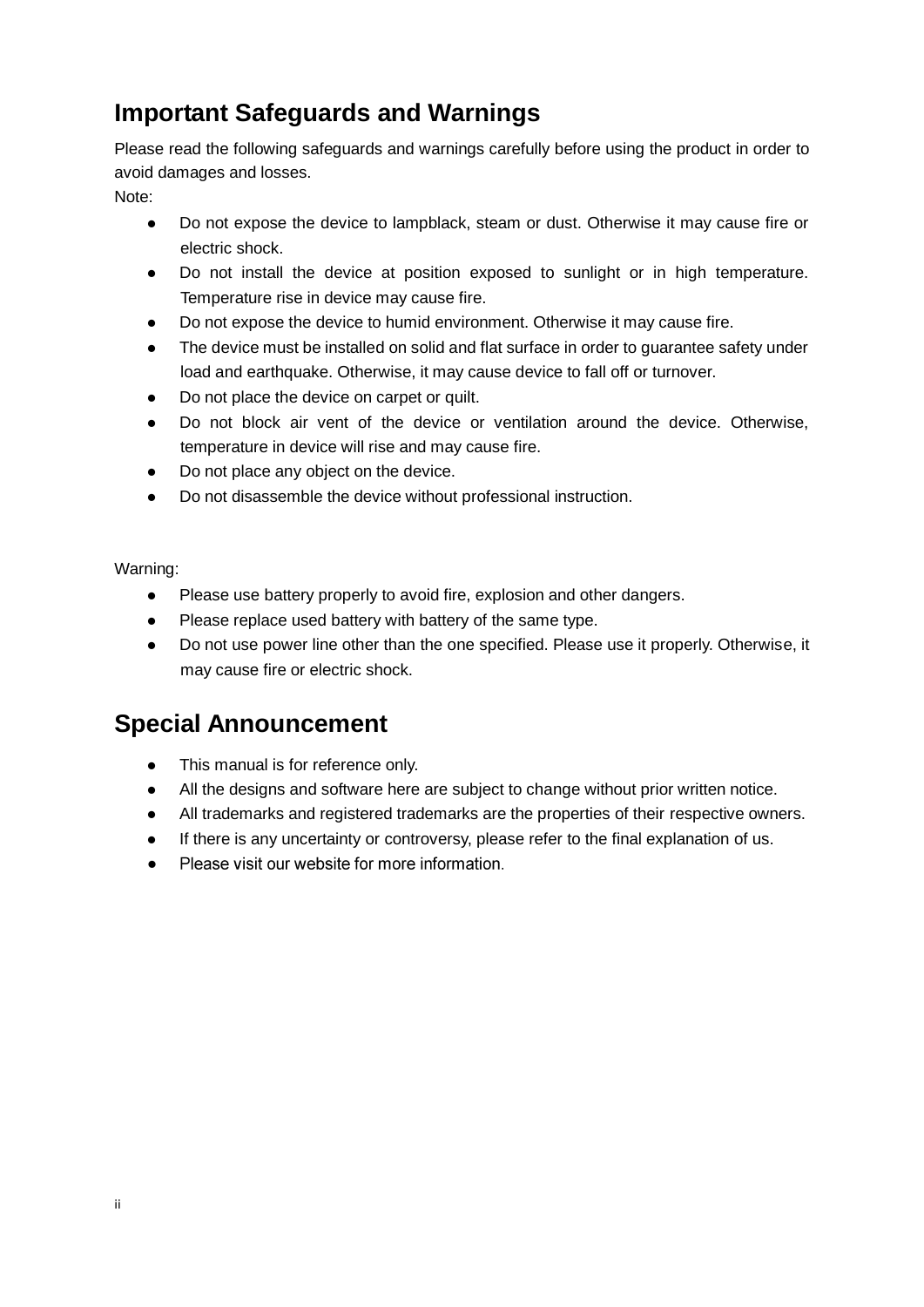### <span id="page-3-0"></span>**1 Product Overview**

#### <span id="page-3-1"></span>1.1**Features**

2-wire network controller supports 4 2-wire devices, to connect into network, see [Figure 1-](#page-3-3) 1



Figure 1- 1

### <span id="page-3-3"></span><span id="page-3-2"></span>1.2**Device Structure**

Device structure is shown in [Figure 1-](#page-4-0) 2.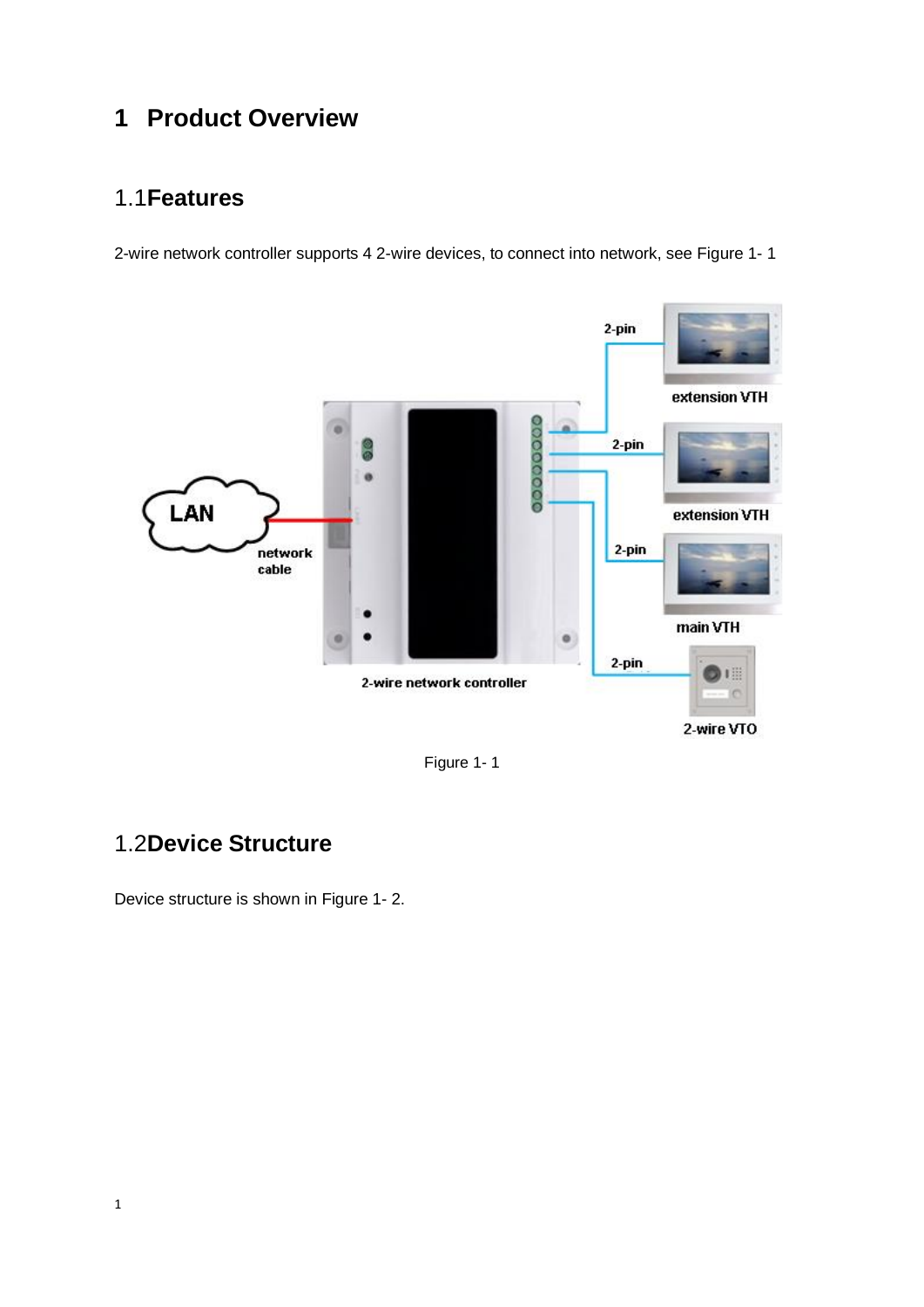

<span id="page-4-0"></span>

| No. | Component         | <b>Note</b>                                                 |
|-----|-------------------|-------------------------------------------------------------|
|     | <b>Power Port</b> | DC24V±10% input                                             |
| 2   | Power Indicator   | Normally power on, indicator turns on                       |
| 3   | Network Port      | RJ45 port, connect LAN                                      |
| 4   | Reset             | Reboot device                                               |
| 5   | 2-wire port       | 4 groups of 2-wire port, connect to other 2-wire<br>devices |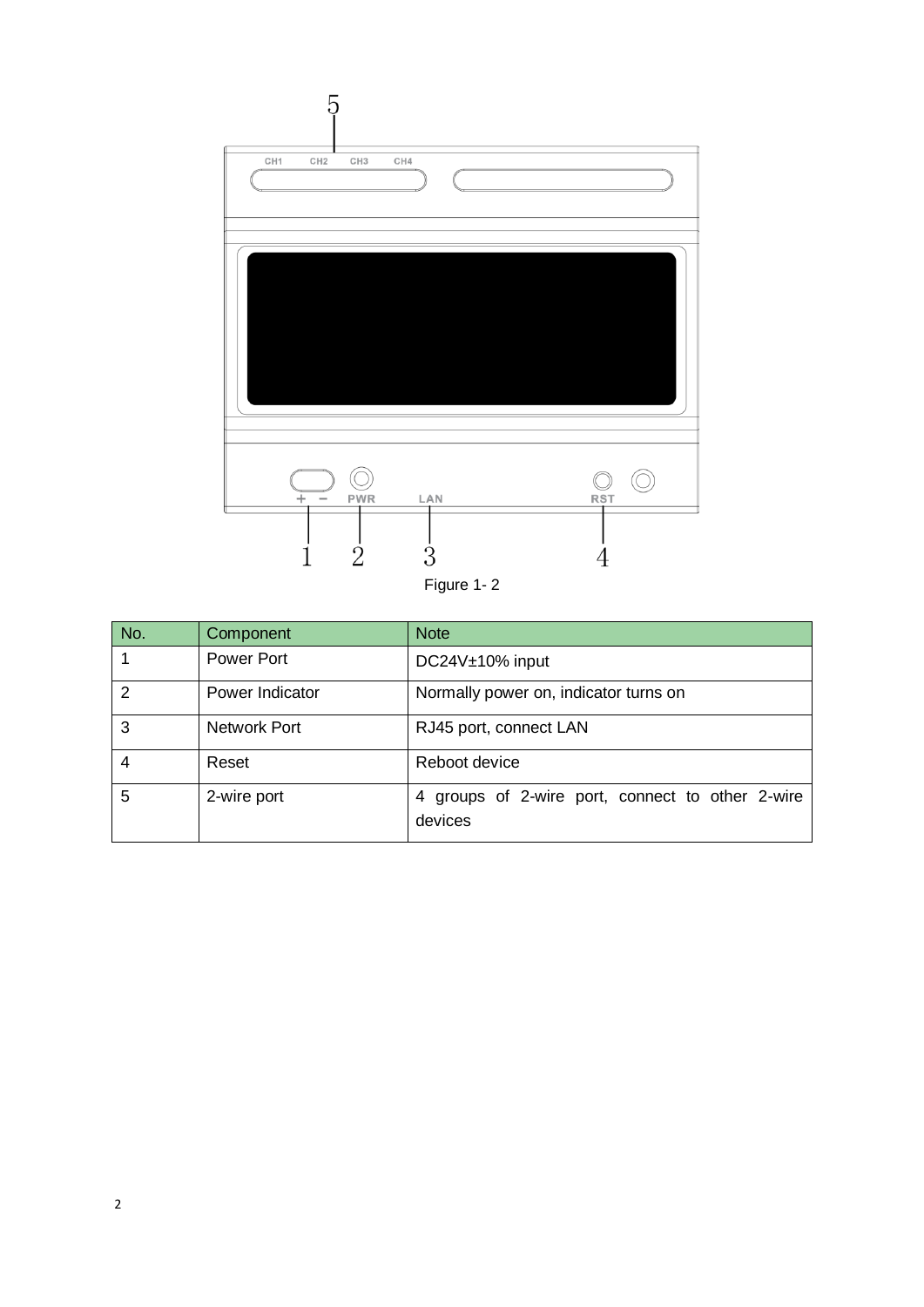## <span id="page-5-0"></span>**2 Installation**

### <span id="page-5-1"></span>2.1**DIN-Rail Mount**

Hang the 2-wire network controller on the installation bracket with a hook. Press the 2-wire network controller, make buckle click into installation bracket. See [Figure 2-](#page-5-2) 1.



Figure 2- 1

<span id="page-5-2"></span>Note:

● Before installation, please make sure the lower buckle is open as in 错误! 未找到引用源。.



Figure 2- 2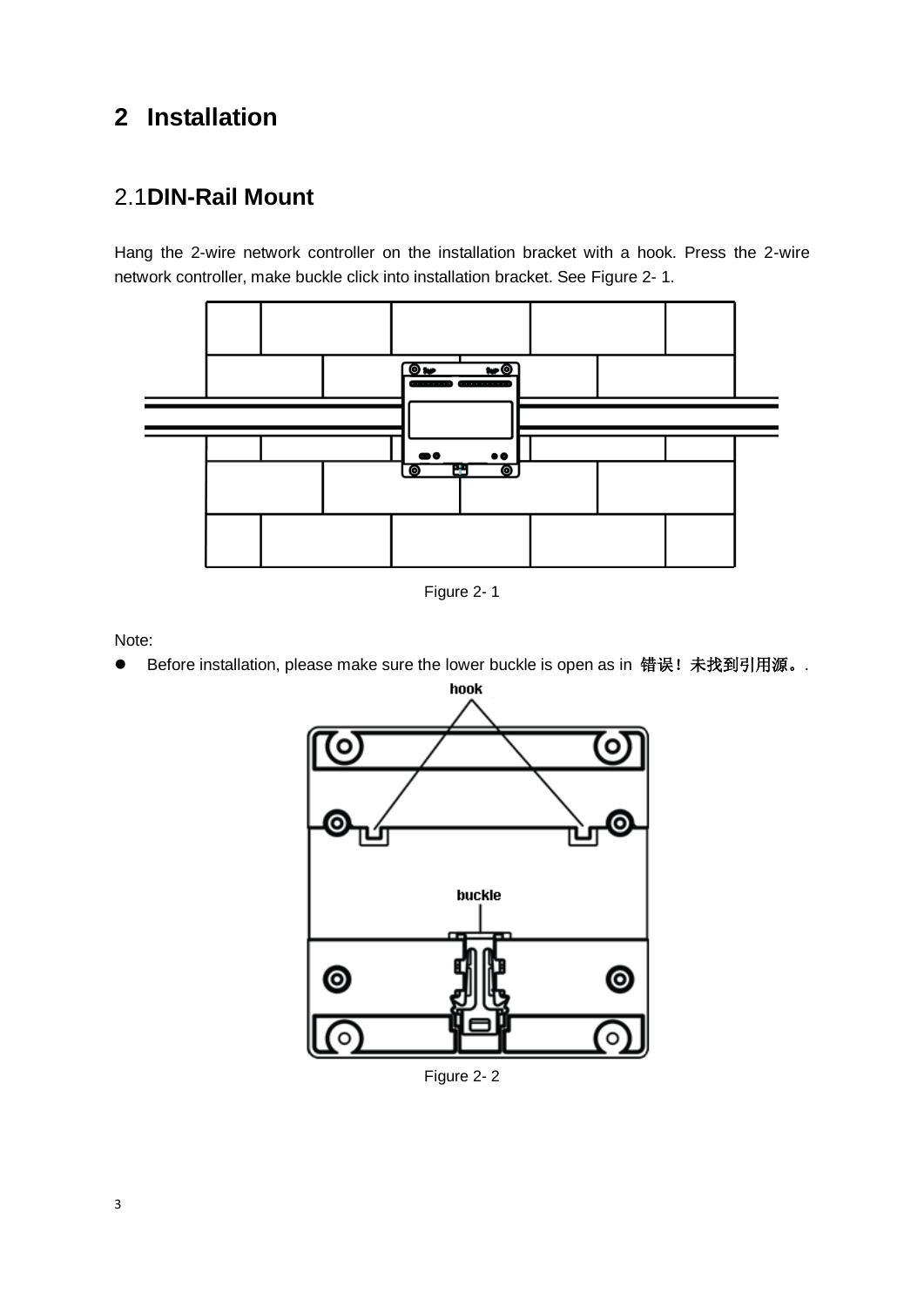#### <span id="page-6-0"></span>2.2 **Wall Mount**

#### <span id="page-6-1"></span>**2.2.1 Screw**

| Component                                                             | <b>Illustration</b>  | Quantity |
|-----------------------------------------------------------------------|----------------------|----------|
| ST3×18 Cross recessed pan head<br>self-tapping screws - nickel silver | <b>MUMMMTD</b>       |          |
| White expansion pipe $\mathcal{C}$ 6x30mm                             | pover<br><u>Lana</u> |          |

#### <span id="page-6-2"></span>**2.2.2 Installation Steps**

- Step 1. Place the device against the wall, mark four holes with a pencil, and dig hole with a electric drill
- Step 2. Insert white expansion pipe into the holes.
- Step 3. Lock the device on the wall with screws, see [Figure 2-](#page-6-3) 3.

<span id="page-6-3"></span>